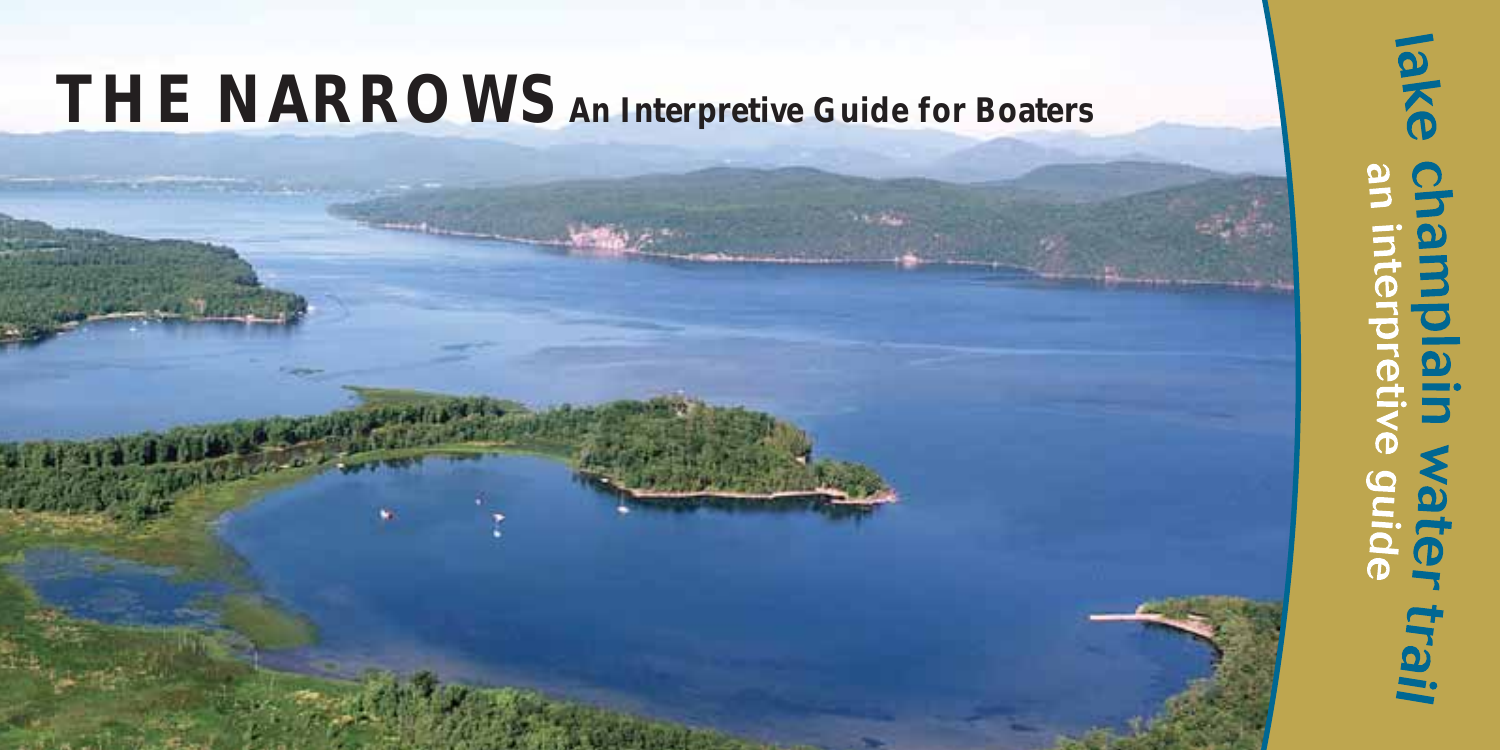#### THE<br>An In **An Interpretive Guide for Boaters THE NARROWS**  $\bar{z}$   $\bar{z}$  $\overline{\mathbf{z}}$ 글 ₹ 友 ക് **E**C š  $\bullet$  $\Omega$ **unide**  $\mathbf{f}$ e  $\overline{\mathbf{u}}$  $\bullet$ atte

## **Welc Welcome Omne**

landscape and breathe its fresh air. The nation's fi Champlain Valley's wealth of raw materials to distant markets. for control of it. An army of laborers dug canals to carry used the route for travel and trade. European armies fought the Richelieu River of Quebec to Montreal. Native Americans running up the Hudson River from New York City and out Lake Champlain lies at the heart of an inland water route landsc 등 요. ake  $\Xi$ sed the ad the route<br>control of i<br>control of i mplain Valley's wealth of raw m<br>nation's first tourists came here<br>dscape and breathe its fresh air  $\approx$ Ξ. ing up tl<br>lichelieu<br>lichelieu  $\Omega$ amplain<br>g up the ÈЙ rst tourists came here to see its awesome Ħ, for Huds lies or trave<br>An arm  $\circ$ l army<br>wealth<br>wealth  $\overline{a}$ πg couel<br>vel a  $\Rightarrow$  $\Xi$  $\frac{1}{2}$  $\circ$ ᅙ ਸ਼੍ਰੌ  $\mu$ d trade. 1<br>laborers Ξ  $\overline{5}$ ED i≋ nat  $\overline{a}$ ā  $\geq$ E s dug<sup>r</sup>c<br>iterials<br>to see  $\overline{\phantom{a}}$ 耳 iurope  $\sum_{\text{real}}$ inland cana<br>Is to c<br>e tts rk Cit<br>Mativ<br>Mativ Ë City distant ≤ armies<br>als to ca vater  $\sigma$  $\sim$ Ame ) Carry<br>ant markets.<br>some  $\overline{p}$ ğ noute ericans<br>: fought<br>arry  $\circ$  $\sigma$  $=$ 

The Narrows of Lake Champlain embra<br>Lake Champlain's history. The impress<br>the delest rocks in the valley. Split Re<br>American territorial boundary long be<br>in interrational treates. Shipwrecks 1<br>severything moved by boat. Mi explore the special places and learn their stories. aside for the perpetual enjoyment of all. Use this guide to everything moved by boat. Miles of shoreline have been set in international treaties. Shipwrecks recall the time when American territorial boundary long before it played a part the oldest rocks in the valley. Split Rock marked a Native Lake Champlain's history. The impressive Palisades reveal The Narrows of Lake Champlain embraces all chapters of l enjoyment of<br>.ces and learn embra ccas recar ca<br>
i of shoreline<br>
nt of all. Use  $\overline{g}$ essive<br>Rock anaal<br>artifiei<br>itei ្ត្រ<br>ខេត fore eir  $\ddot{\tau}$ : mar<br>: e it Palis ⋿ stor ≌ it played<br>| the time  $\Xi$ ked  $\rightarrow$ ಸ iis 로 일<br>이후 e been se<br>suide to  $\sigma$  $\rm{^{\omega}}$ ്ര reveal<br>Native<br>d a part<br>e when<br>, نت  $\Omega$ 

While you explore,  $\frac{1}{1}$ <br>outdoor recreation-<br>of waste properly. Spre<br>lake lake benefi spreading of aquatic nuisance species. A clean and healthy of waste properly. Remember to clean your boat to prevent the outdoor recreation--never throw litter overboard and dispose While you explore, practice the "leave no trace" principle of f waste properly. Re<br>oreading of aquatic 1<br>ke benefits everyon π ts everyone! mov Remember<br>ic nuisance practice. men ≔ Ğ Ę .<br>the QM spe  $\overline{c}$  $i$ eave o clean<br>pecies. litter  $\rm m$ λou<br>you  $\blacktriangleright$ trace" cle ರ  $_{\rm{bol}}$ Б pire  $\overline{\phantom{a}}$  $\Xi$  5 principle o<br>and dispos<br>. prev ealthy ent  $\mathbf{a}$ the

The The guide begins and ends by Westport in Northwest Bay.  $g$  uide begins pue ends  $\mathbf{\mathfrak{S}}$ Wes stport Ξ. Northv Ÿ  $\mbox{Bay}$ 

#### Northwest Ba<br>A Transition Split Barn<br>Barn **MHN** An Abandoned Quarry ..........................................9  $\;$  An A Transition from Commerce to Recreation ..............6 Split Rock Mountain Wild Forest ..........................10 Barn Rock Harbor: "The North Shore" ...............................................8 Northwest Bay: fThe Abando: Rock Rock North  $\overline{a}$ Harbor Mountain pau  $\mathbf{B}$ a **Sho** ⇒∉ mon  $\cdot$  : Quarr  $\sigma$ C Wild  $F_{\rm O}$  $\rightarrow$ ö Re ≍ ۹.  $\overline{\phantom{0}}$ ڞ  $\infty$ ြော

 $\overline{c}$ 

## **VERMONT** s

**NEW YORK**

### $\Omega$ *Champ Sightings display board, Port Henry, NY* € Sightings display  $\dot{g}$ ard,  $\mathbf{P}_{0}$  $\rightarrow$ He Ę,  $\mathbf{M}$

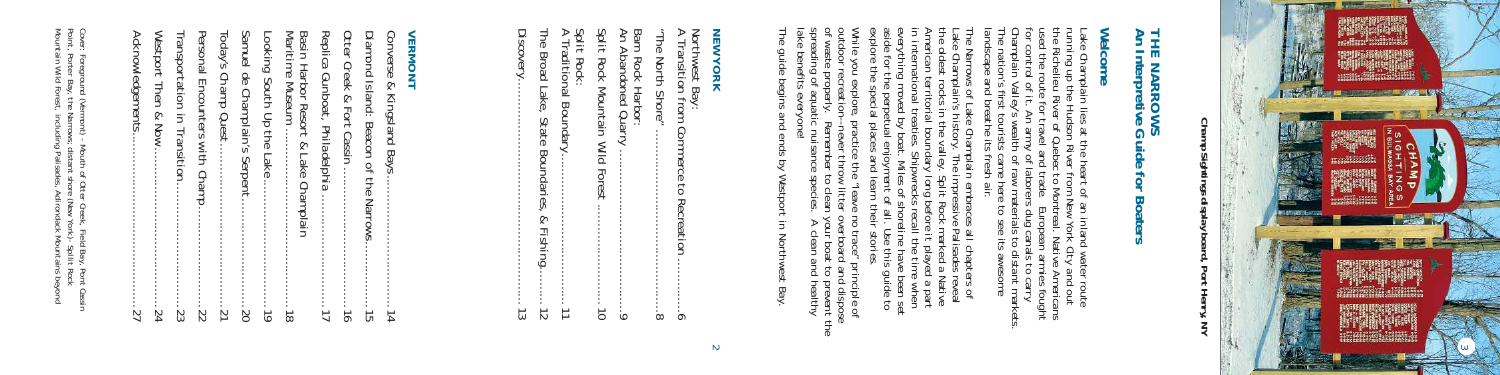*F* .....*ZZ* ...*YY* ...*XX*... $\Xi$ *MM* ..*DD*...*CC* ...*BB* Le Bistro du Lac, NY *AA* ..*Z* .....*X*..... **≤**  $\epsilon$  $\mathbf{u}$ **T** *R*.....*Q* Steel Skeleton Light, NY *P* .....*O*.....*N* ....*M* ....*L* .....*K*.....*J* .....*H* ....*G*.....*E* .....*D*.....*C* .....*A* ....*BS* .....*IY*..... ............... ...Arnold Bay,<br>Mullen Bay, Field Bay, Fort Cassin, Diamond Young Bay, Arnold Bay, VT Porter Westport Marina, NY Westport Yacht Club/<br>Le Bistro du Lac, NY Westport Yacht Club/ Camp Dudley, NY Keiser  $\mathop{\mathrm{Imod}}\nolimits$  Thompson's Point, VT Essex, NY Split Rock, NY Split Rock Stone Lighthous<br>Steel Skeleton Light, NY Ore Bed Harbor, Snake Den Harbor, Palis Sunken barge site, Young Bay, NY Partr Furnace Mullen Bay, NY Basin Harbor, VT Porter Bay, VT Grog Harbor, Grog Harbor, NY Northwest Bay, Northwest Bay, NY Westport Marina, Ballard Park Pavilion, NY Ballard Park Pavilion, NY Camp Dudley, NY Button Bay State Park Button Bay State Park Philadelphia *Philadelphia* replica, VT Field Bay, VT Kingsland Bay, Kingsland Bay, VT Keiser Estate, VT Garden Island, Converse Bay, VT Split Rock, NY Split Rock Stone Lighthouse and Fort Cassin, VT Diamond Island, VT Ore Bed Harbor, NY Snake Den Harbor, NY Palisades, NY Sunken barge site, NY Barn Rock Harbor, Barn Rock Harbor, NY Underwater Preserve, Underwater Preserve, NY Barber Point & Lighthouse, NY Rock Harbor, NY Partridge Harbor, NY Hunter Bay, NY Hunter Bay, NY Furnace Point. NY Public launch site, Westport, NY arden Island, ublic launch site asin Harbor, sades, NY idge  $\ensuremath{\mathsf{Bay}},$ Estate, son's Point, Point Island, Harbor,  $\ensuremath{\mathop{\mathbb{Z}}\nolimits}$  $\preceq$  $\rm \stackrel{N}{M}$  $\preceq$  $_{\rm NN}$  $\leq$ replica,  $\rm \stackrel{N}{N}$  $\mathop{\rm\textrm{K}}\nolimits$  $\leq$  $\preceq$  $\mbox{Con}$ Iighth  $\overline{M}$  $\gtrsim$  $\leq$  $\rm \stackrel{>}{\sim}$  $\preceq$  $\rm \AA{}$  $\rm \stackrel{N}{\sim}$  $\leq$  $\overline{M}$  $\rm \stackrel{N}{N}$  $\delta$  $\rm \overline{M}$ Жe  $\preceq$  $\overline{\mathsf{M}}$ ă od<sub>1</sub>s Bay, S6 -൹  $\mathop{\rm \mathbb{N}}$ ∴÷ i pue  $\preceq$  $\rm \stackrel{N}{M}$ 

 $\rightarrow$ 

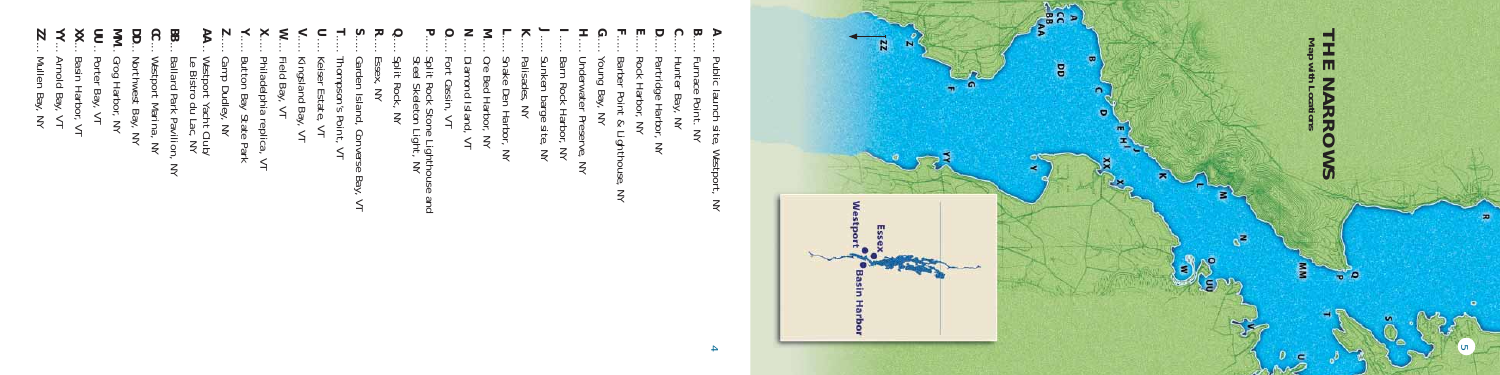

Twenty years ago, gasoline barges entered the bay to off-load their cargo at a Mobil tank farm located adjacent to the present day State of New York public boat launch site. (A) Barges delivered gasoline, home heating oil and even jet fuel to ports along Lake Champlain until the mid-1980's, when trucks took over. Some older local residents miss hearing the "thump, thump, thump" sound of tugs slowly pushing barges down the lake.

Northwest Bay was even busier and noisier a century earlier during Lake Champlain's "Iron Age" when two lakeside furnaces operated in Westport. The combination of high quality iron ore, plentiful timber and accessible water transportation made New York's Champlain Valley the second highest producer of pig iron in the country for most of the 19th century.

The red roofed building on Furnace Point (B) marks the site of the Sisco blast furnace, which operated from 1847 to 1895. This furnace produced pig iron, bars of pure iron used in manufacturing.

Ore was transported here from distant Nichols Pond via an ingenious gravity-powered cart. A local charcoal kiln supplied fuel for the furnace. Smelted pig iron bars were loaded onto canal boats for passage down the Hudson River via the Champlain Canal, completed in 1823.

Years of smelting left the shoreline littered with a blue glasslike slag. Furnace Point now belongs to the Normandie Beach Club resort, previously known as Camp Normandie: since 1966 a French/English international summer camp, then a watercraft program until 2006.

A second furnace was located on what is today's Westport Yacht Club's (AA) concrete dock. Known as a "puddling furnace," the Norway Furnace converted pig iron to wrought iron for use by blacksmiths.

#### **Northwest Bay: A Transition from Commerce to Recreation**



*(A) Public Boat Launch, Westport, NY (B) Furnace Point, NY*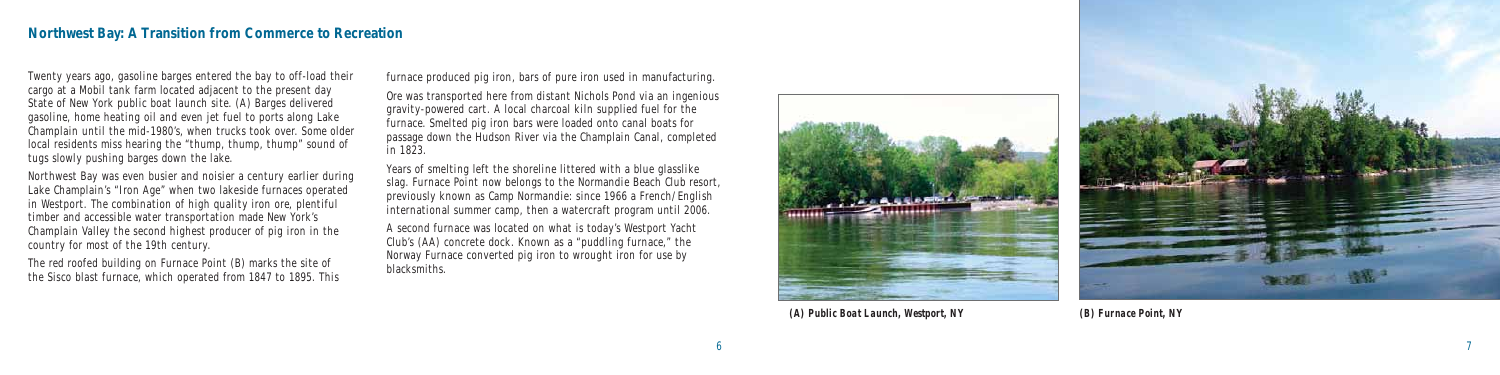8

#### **Barn Rock Harbor: An Abandoned Quarry**

Barn Rock Harbor (I), lacking wave protection only from the south, is a favorite of power boaters. The immense rock face at the entrance provides the name. Daredevils sometimes jump off the 75 foot cliff into the deep waters below. Shoreline depth ranges from 38 to 180 feet right along the edge.

On the left, inside the harbor is a pile of rubble, the remains of a dock (J) for a granite quarry. Large cut blocks can still be seen on the land above. The quarry brought granite down to the barges by carts on rails, using a pulley system of counterweights in the empty cart. On January 15, 1891, ice coated the cable, causing brakes to fail and the cart to crush and kill several workers, including members of the owner's family. The quarry closed. A sunken barge still remains beneath the harbor.



#### **"The North Shore"**

Leaving Northwest Bay and following the New York shoreline going north, several small harbors offer anchorage for cruising boaters, beginning with Hunter Bay (C). Well -sheltered Partridge Harbor (D), is a Lake Champlain "Hurricane Hole" arguably offering the best protection on the lake from winds of any direction. Further north, Rock Harbor (E) offers little protection, yet in 1790 a ferry operated from this scenic harbor across to Basin Harbor (XX) on the Vermont shore. Another ferry connected Barber Point, just south of Northwest Bay, (F) with Vermont's Arnold Bay (YY).

In 1985 Vermont created Lake Champlain's Underwater Historic Preserve program to protect shipwrecks while providing divers with reasonable access to sites. To prevent damage caused when anchoring, divers tie their boats to the large yellow buoys that mark shipwreck locations. Divers must register to dive on these sites at participating dive shops and marinas such as Westport Marina. Just north past Rock Harbor, a yellow bouy (H) marks New York State's only underwater preserve, established in 1998. The hull of the steamer, Champlain II, lies below the surface in 15 to 35 feet of water. The pilot, under the influence of morphine used to treat his gout, fell asleep at the wheel. The boat ran aground at full throttle, thrusting up onto the rocky shore. All of



the passengers were safe and climbed out onto the shore, but the boat eventually slid down and sank. After several name changes, the restaurant located at the Essex Shipyard Marina is once again called The Rudder Club for the huge rudder salvaged from the Champlain II which occupies a place of honor in the dining room.

*(I) Barn Rock Harbor, NY*

#### *(E) Rock Harbor, NY*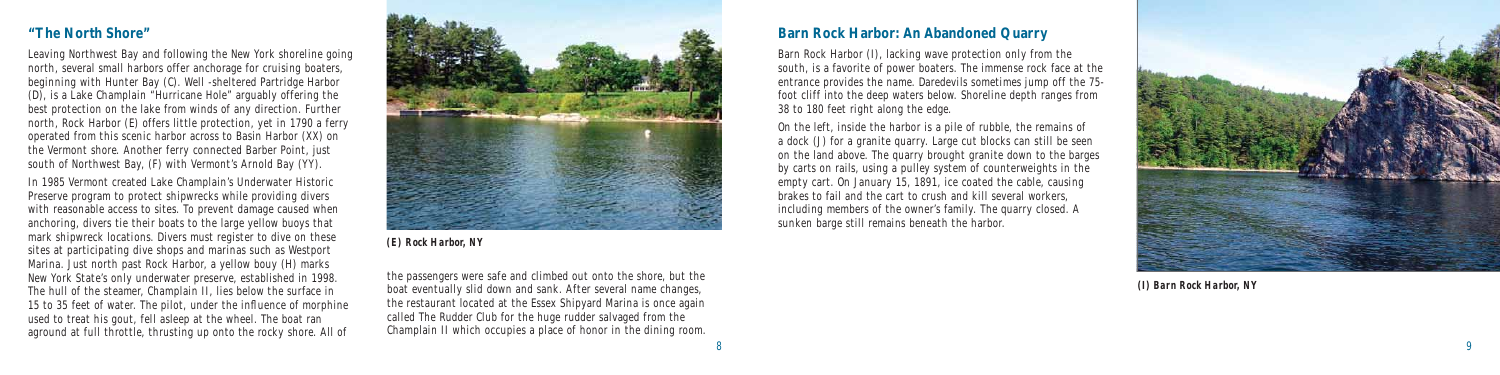#### **Split Rock: Traditional Boundary**

Split Rock (Q) marks the southern boundary of "the Broad Lake." Look for the geological namesake—a sheer cleft in the granite formation extending between the mainland and the spit of land jutting out into Whallon Bay. Named "The Pass through Rock" by the Abenaki, this distinctive marker served as a boundary between the Native Americans of the St. Lawrence and Mohawk Valleys. According to legend, when a member of either Indian nation paddled his canoe across this border he would toss an offering of food into the lake as a gesture of peace. The 1713 Treaty of Utrecht, which marked the end of Queen Anne's War, proclaimed that Split Rock separated New France and New England.

At the very end of Split Rock Mountain are two lights (P). The original light tower was built in 1838 on a location chosen by Congressman Reuben Whallon, for whom the adjacent bay is named. A 39-foot octagonal tower of rough-hewn blue limestone replaced the original tower in 1867. Located 100 feet above the lake, the light was visible 18 miles away. The lighthouse was decommissioned in 1928. The property was sold and converted into a private home, which it remains today.

Just north of Barn Rock magnificent cliffs known as the Palisades (K) rise 100 feet above the lake and plunge another 140 feet beneath the water's surface. The sheer cliffs are mottled with indigenous gray curly lichen, which has been growing for well over 100 years. Swallows nest in the lower crevices along the rock wall. Stains caused by rain leaching lime out of the granite streak the rock face. The top of the Palisades is a nesting ground for turkey vultures, American bald eagles, osprey and peregrine falcons.

> For more than 70 years, the automated replacement beacon mounted atop a steel skeleton structure guided boats at night. In 2002, as part of a movement to restore historic lighthouses on the lake, the stone tower light was renovated and re-lit by the U.S. Coast Guard.

From 1901 to 1902 above Grog Harbor (MM) a graphite mine flourished briefly before the mineral vein was depleted.

#### **Split Rock Mountain Wild Forest**

Between Barn Rock and Split Rock runs the most pristine and dramatic stretch of shoreline on the lake.

Continuing north, Snake Den Harbor (L) is home to the eastern rattlesnake, also known as the timber rattler. During the 19th century, canal boats under tow would occasionally seek shelter from the wind in this large bay. Bald eagles frequently roost along the mountain ridge.

In the next bay, Ore Bed Harbor (M), rock slides cascade down to the water's edge. The dramatic flows of broken granite are actually talus left from mining magnetite iron ore in the 1860s. A mining village with houses and a store were situated on top of the mountain, and a long wooden stairway reached down to the lake. Archaeological remains from the days of the mining operation still exist on land and underwater.

Today this land is part of the Split Rock Mountain Wild Forest wilderness area owned by New York State.



*(K) Palisades, NY*



*(Q) Split Rock, NY*



*(P) Split Rock lighthouses, NY*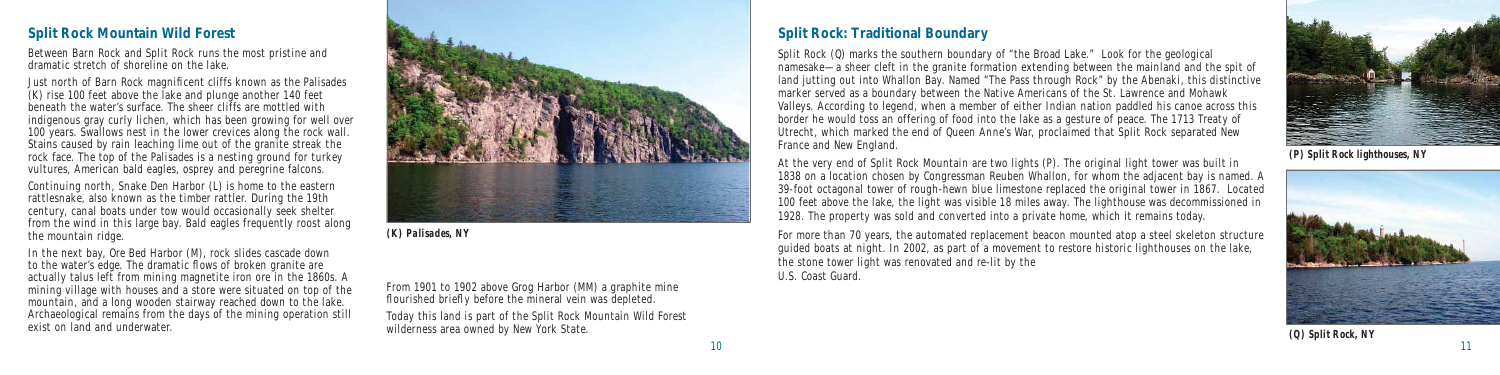#### **Discovery**

The rock of the Adirondack Mountains formed 1.9 billion years ago, and Vermont's younger Green Mountains formed 400 million years ago. The last glacial period, which peaked about 200,000 years ago, created the Champlain Valley as the ice receded. At first, waters known as Lake Vermont, drained southward through a narrow channel at Coveville, New York. The valley was filled to an elevation of 600 feet. As the glacier retreated northward, an outlet formed near Fort Ann, New York, draining the lake to an elevation of 470 feet. Gradually the lake level lowered until it connected with the St. Lawrence low lands. Sea water flowed in, creating, the Champlain Sea, which lasted for 2000 years. The earth gradually rose, and approximately 10,000 years ago marine water was permanently closed off, resulting in the freshwater lake known today as Lake Champlain.

narrows" are only one mile wide. Located about 95 feet above sea level, Lake Champlain flows north, emptying into the Richelieu River that flows into the St. Lawrence River, then on to the Atlantic

The sixth great lake measures 120 miles long and 12 miles wide between Port Kent, New York and Burlington, Vermont. "The

In 1609, 11 years before the Mayflower arrived in Plymouth, Massachusetts, the same year Henry Hudson explored what became the Hudson River, Frenchman Samuel de Champlain, accompanied by Huron and Montaignais Indian guides, became the first European to discover and explore this lake, already a summer home to the Native American Iroquois Mohawk tribe.

North of Whallon Bay lies the historic hamlet of Essex, New York (R). On a clear day, the Four Brothers Islands are visible in the center of the lake. These islands are off limits to people and are maintained as bird sanctuaries. Also to the north is the lake's deepest point—420 feet! These depths make Whallon Bay one of the coldest places for swimming. It also makes it a favorite spot for fishermen looking for lake trout.

Technically, the deepest part of the lake determines the border between New York and Vermont. That puts the border almost on the New York shore through this section of the lake. The border once posed a problem for anglers with a New York or Vermont fishing license. After many years of public pressure, the states began issuing reciprocal fishing licenses that permit fishing on either side of the lake, with the exception of a few bays. With over 435 square miles of surface water and 587 miles of shoreline, Lake Champlain is home to over 80 species of fish, 20 of which are actively sought by anglers. Favorites include lake trout, brown trout, steelhead trout, Atlantic landlocked salmon, yellow perch, large and smallmouth bass, northern pike, walleye and smelt. The lake hosts several fishing tournaments throughout the year.



Ocean.

Along the shoreline, a white band indicates where ice etches the rocks as it expands during the spring ice-out. Over a year's time, the lake level varies as much as eight feet, depending upon snow, snow melt, rain, sun and wind. In winter, if there is no wind when the lake freezes, smooth, clear, black ice forms. The bottom is visible to a depth of 12 feet.

#### **The Broad Lake, State Boundaries, & Fishing**

*Travis with 15.5 lb lake trout caught near Split Rock. John Gereau, photographer*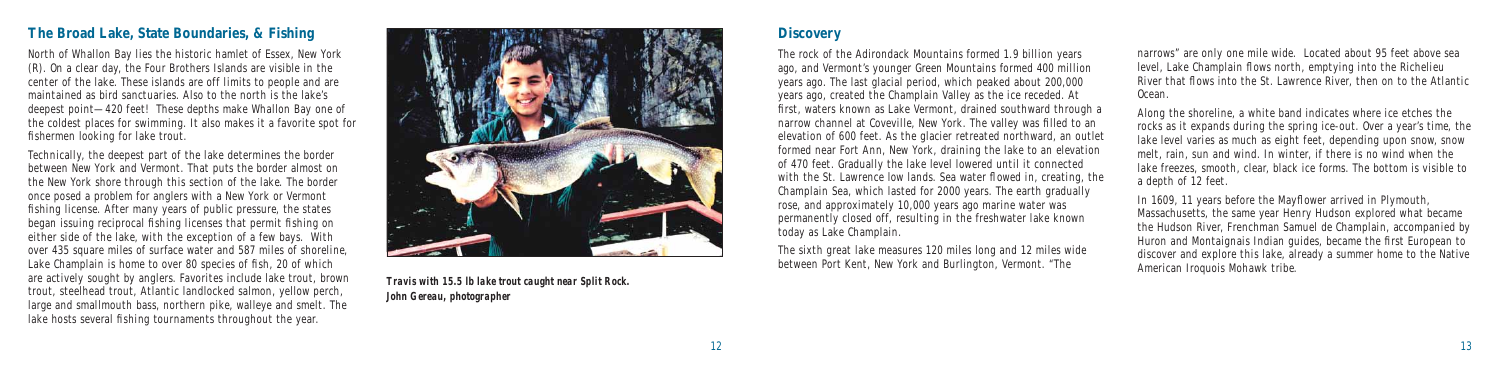#### **Diamond Island Beacon of the Narrows**

West of Vermont's Porter Bay (UU) and the Fort Cassin site (O), Diamond Island (N) appears roughly midway between the New York and Vermont shores. The Diamond Island Beacon helps mariners navigate "the narrows" by night. Lighthouses at Split Rock to the north and Barber Point to the south provide subsequent navigational bearings. In recent years, the island was purchased from the State of Vermont, and the new landowner has built a camp there.

Yellow dive buoys near Diamond Island, indicate the location of two shipwrecks in Vermont's system of underwater preserves. The buoy closest to the island marks The Diamond Island *Stone Boat*, a submerged canal boat still loaded with large stone blocks. Today, much of the ship is encrusted with zebra mussels. The buoy located south of the island marks the schooner, *Water Witch*, one of Lake Champlain's most important shipwrecks. Built as a steamboat in 1832 in Fort Cassin (O) at the mouth of Otter Creek, it was converted from steam to sail in 1836. The *Water Witch* served for 30 years as a freight carrier until in April of 1866, when it sank in an early season gale, when loaded with Port Henry iron ore. Captain Thomas Mock and his family were thrown into the icy water. Essex Captain Edward Eaton saved all but one child, Rosa, who was lost.



#### **Vermont: Thompson's Point and Kingsland Bay**

New York's dramatic mountains plunging into the lake contrast sharply with the long points and complex bays of the Vermont coastline of "the narrows." Across from Split Rock is Garden Island (S) in Converse Bay and Thompson's Point, (T) Vermont. A 100-foot-deep underwater crevasse off the point is a popular site for scuba divers swimming among the many species of fish that populate the area. Directly one-and-a-half miles south of the point is Kingsland Bay (V). The Vermont state park at this sheltered bay was an exclusive girls' camp until the late 1960s.

Hidden by the trees on a point just south of Kingsland Bay is the Keiser estate (U). Purchased by the David and Sylvia Keiser in 1970 as a summer home, this spectacular property once included a golf course. The concrete pillar in the water once supported a bridge for golfers. David Keiser 's business interests were in sugar production in pre-Castro Cuba.



*(U) Keiser Estate, VT*

*(N) Diamond Island, VT*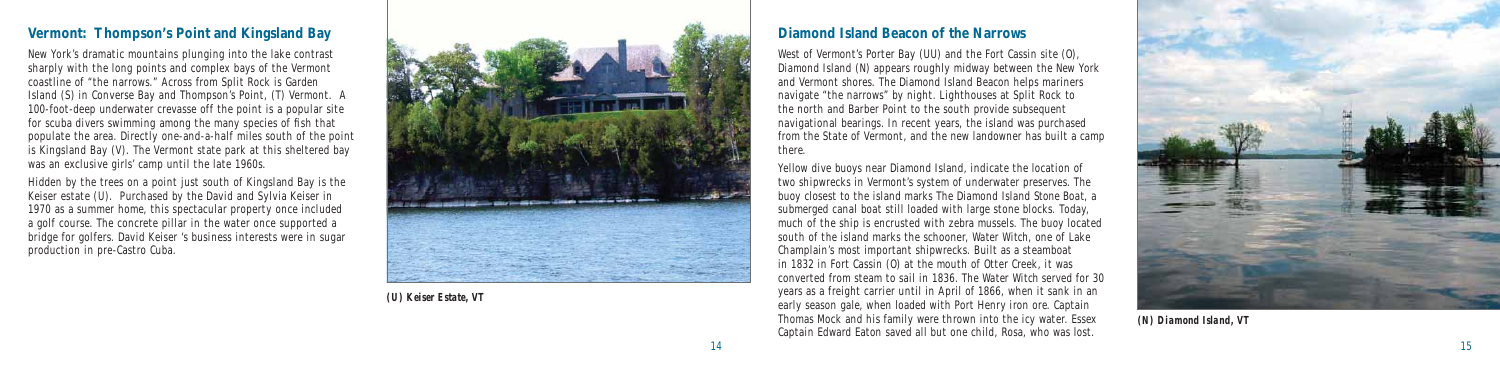#### **Replica Gunboat Philadelphia**

Many "camps" and summer homes dot the shore on the way to the Basin Harbor Resort. In the North Harbor, the replica Revolutionary War gunboat, *Philadelphia* (X) is anchored at the Lake Champlain Maritime Museum. The original *Philadelphia* was part of a fleet commanded by Benedict Arnold at the Battle of Valcour Island on October 11, 1776. Thirty British warships with 700 seamen followed by 7,000 troops in 400 bateaux left Cumberland Head, north of Plattsburgh, with the goal of capturing strategic Lake Champlain and continuing into the Hudson Valley, thus dividing the colonies.

Arnold had a smaller fleet that included four boats captured from the British, 12 gunboats and row-galleys quickly built in Whitehall. Knowing of the enemy's advance, he formed a tight line south of Plattsburgh between Valcour Island and the New York shore. After a brutal six-hour battle, Arnold quietly escaped under the veil of night with his remaining boats.

The British overcame the American fleet two days later just below Split Rock. Arnold engaged the British in a running gun battle. Realizing that his battered fleet couldn't win, he ordered the vessels beached and blown up. Four gunboats and his flagship



row galley, *Congress*, were destroyed and abandoned in Ferris Bay, known today as Arnold Bay (YY) south of here. After burning the boats, he escaped on foot with the Ferris family and 200 men to Fort Ticonderoga. This tale is told in the classic historical novel, *Rabble In Arms*, by Kenneth Roberts.

Otter Creek is a twisting river, flowing past farmlands, campgrounds, and a few small marinas. Rocky shallows and picturesque waterfalls prevent boat traffic beyond the Vergennes basin. Ethan Allen, the Revolutionary War leader of Vermont's Green Mountain Boys who captured Fort Ticonderoga, suggested the town be named for French Count Vergennes, who served as the French Minister of Foreign Affairs and negotiated the Treaty of Paris, in 1783. Vergennes helped colonists during the American Revolution. The quaint town, established in 1788, prides itself on being "The smallest city in the USA."

Vergennes was also the home of Captain Philomena Dominique D'Ostiguy Daniels, the world's first woman steamboat captain.



The *Philadelphia*, sunk in the engagement, was raised from the waters of Valcour Bay in 1935. Exhibited lakeside until the early 1960's, she was transported to Washington, DC to be displayed at the Smithsonian National Museum of American History.

#### **Otter Creek and Fort Cassin**

East of Diamond Island, at the mouth of the Otter Creek is the site of Fort Cassin (O), built during the War of 1812. The American battery of seven cannon was built to protect Commodore Thomas MacDonough's temporary shipyard eight miles upstream at Otter Creek Falls in Vergennes. The British attempted to blockade the creek on May 14, 1814. Realizing they lacked the men to fight on land, the British retreated in less than two hours. MacDonough took his fleet north to decisively defeat the British in the pivotal Battle of Plattsburgh Bay in September 1814. Unfortunately, no trace of Fort Cassin remains.

> When her husband, a steamboat captain, died, this short, peppery woman, famous for her big Victorian hats, continued the family's business, captaining regular trips to Westport aboard the *Victor* and the *Water Lilly*. She lived from 1843 to 1929.

> **WARNING:** Boats must avoid the extremely shallow (W) Field's Bay. The water suddenly changes from depths of 130 feet to just two or three feet in the area designated by a navigational buoy.

#### *(O) Fort Cassin site, VT*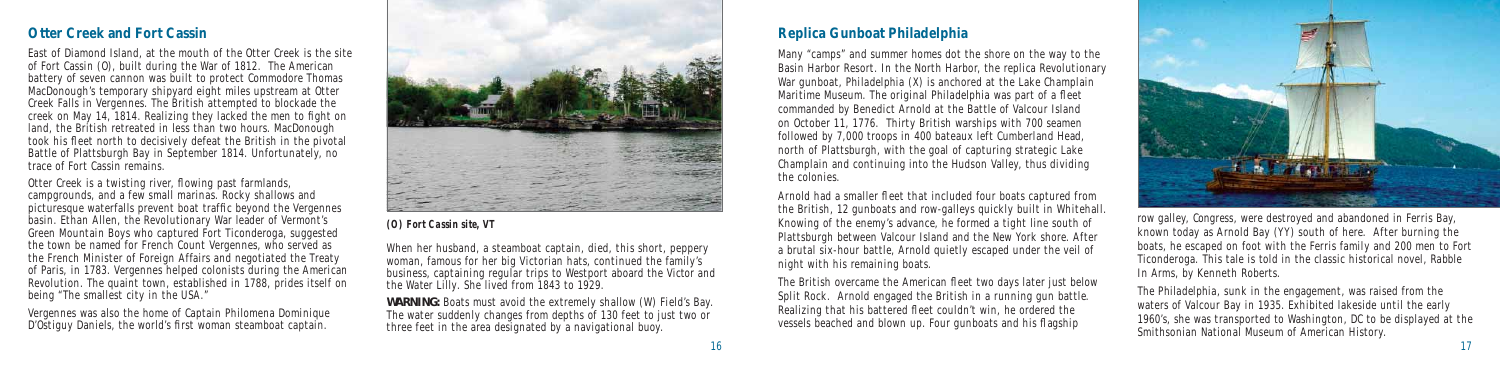#### **Looking South–Up the Lake**

South of Basin Harbor, vaguely discernable protruding from the lake's surface is a low, dark rock known as the "Scotch Bonnet." Private homes extend along the shoreline to Button Point, and the tip of Button Bay State Park (Y). Look for adjacent Arnold Bay (YY) when turning to cross the lake back to Westport, New York.

Barber Point occupies the southernmost edge of Northwest Bay. Westport's first permanent settler, Major Hezekiah Barber homesteaded there in 1785 when he arrived from Connecticut. Nearby, his descendents still own and operate the Barber Homestead RV Park. In 1873, Barber Point lighthouse (F) was built with an integrated tower and a fixed light. Standing 83 feet above the lake and visible for 14 miles, the beacon marked a crucial navigational point for northbound boats, indicating a turn to starboard, up through the narrows to the Diamond Island beacon. In 1935, an automated light on a steel skeleton replaced the stone Barber Point lighthouse, but the handsome stone structure remains and is in use as a private home.

Camp Dudley (Z), the nation's oldest boys' camp is located in Cole Bay, just south of Barber Point and Young's Bay (G). Ten-to-fifteenyear-old boys from across the country and around the world have



The Basin Harbor Club occupies the same stretch of forested, rocky shoreline, as the Lake Champlain Maritime Museum. The privatelyowned, 700-acre resort is surrounded by beautiful gardens with two excellent restaurants, a grass air field, tennis courts, canoe and



enjoyed sports, hiking, boating, swimming, music, art, drama, and a rich non-denominational spiritual life there since 1885. Affiliated with the YMCA, the camp motto is "The other fellow first." Each camper's loyalty and enthusiasm endures well into adulthood. Reunions are frequent and well attended.

Sunfish rentals, a swimming beach and an 18-hole golf course. Four generations of the Beach family have operated this resort for more than 100 years. Between April and October guests, both families and corporate travelers, stay in small cottages to relax or attend programs and conferences.

#### **Basin Harbor Resort and Lake Champlain Maritime Museum**

The campus of the Lake Champlain Maritime Museum (LCMM) at Basin Harbor (XX) interprets maritime history and nautical archeology. Visitors learn about Lake Champlain and its commerce from exhibits, interactive learning stations, and audio-video programs. The campus also houses the world-renowned Marine Research Institute, which was created in 2000 for study of the underwater archaeological cultural resources, conservation of artifacts, historical research and outreach.

The Lake Champlain Maritime Museum recently constructed a fullsize replica sailing-canal schooner, the *Lois McClure*, at its shipyard in Burlington. Designed using measurements taken from 1862-class canal boats, the *Lois McClure* has become a floating museum. In 2005, the schooner visited New York City via the Champlain Canal and Hudson River—retracing the route of many canal boats before her.

#### *(XX) Basin Harbor, VT*



*Below: (Z) Camp Dudley*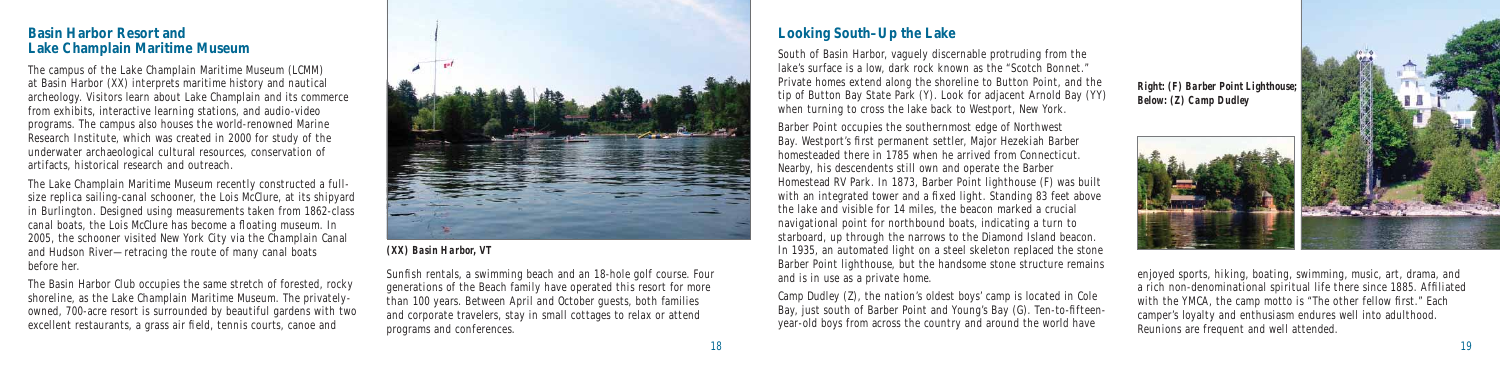

#### **Today's Champ Quest**

In 1977, Sandra Mansi photographed Champ near St. Albans, Vermont. The creature's six-foot neck rose up out of water. She estimated the body was 12 to 15 feet long. Finally, after four years of wondering whether or not anyone would believe her, she published the photo in the New York Times.

Joe Zarzynski, a teacher of 7th-grade American history from Saratoga Springs, NY, tracked Champ for twenty summers between 1975 to 1995, doing his best work in the late 80s with side-scan sonar and an underwater robot. He showed slides of his work at Westport Marina, He wrote *Champ: Beyond the Legend*, now out of print.

fish. However the cumbersome size and horse-like head, with eyes on opposing sides rather than forward looking, would make it illequipped as a predator. Furthermore, fossils found in England and Germany suggest that plesiosaurs were vegetarians.

Some believe that Champ is a cousin of the ancient dinosaurs. Others think it could be a relative of Scotland's Loch Ness Monster. Another theory is that Champ is a sturgeon, a large scaly fish, or perhaps even a giant lake otter. But despite broad and often quite imaginative speculation, nobody really agrees upon what Champ is.

Joe Zarzynski believes Champ may be a plesiosaur, a prehistoric marine reptile with flippers, a long neck and small head that lived 65 million years ago. Some sources describe sharp teeth for eating

Middlebury College geologist, Dr. Patricia Manley, is "adamant [that] there is NO Champ." She argues that the age of the lake, 10,000 versus 65 million years old (when plesiosaur existed), renders the existence of a prehistoric Champ totally impossible.

In the mid 1990s, a Japanese TV crew came to Lake Champlain to conduct a filmed documentary search for Champ. Big fans of monsters (evidence Godzilla of movie fame), the Japanese spared nothing in mounting what was the most ambitious exploration to date. They asked Westport Marina's Jim Carroll to organize a flotilla of 14 boats that were then outfitted with sonar and cameramen. They patrolled the lake in a chevron formation, hoping to capture the image of Champ. A well-known Japanese movie star narrated their two-hour program, but they never did succeed in capturing images of the elusive creature.

#### **Samuel de Champlain's Serpent**

Loch Ness has "Nessie;" Lake Champlain has "Champ." A great mystery, this creature has been seen in the lake by residents and visitors for centuries. Indian folklore tells us the Iroquois called this beast the "Great Horned Serpent." Samuel de Champlain's 1609 journals provide us with the first written documentation of the Lake Champlain Monster: "a swimmer about 20 feet long, thick as a barrel, that resembles a serpent with tough skin, in which a man's knife cannot penetrate, with the head (like a horse) having a snout like that of a boar." He had "teeth that could spear a man." Champ's size, sightings in the shallows and an apparent preference for swimming along the water's surface led Champlain to conclude that Champ must be a carnivore.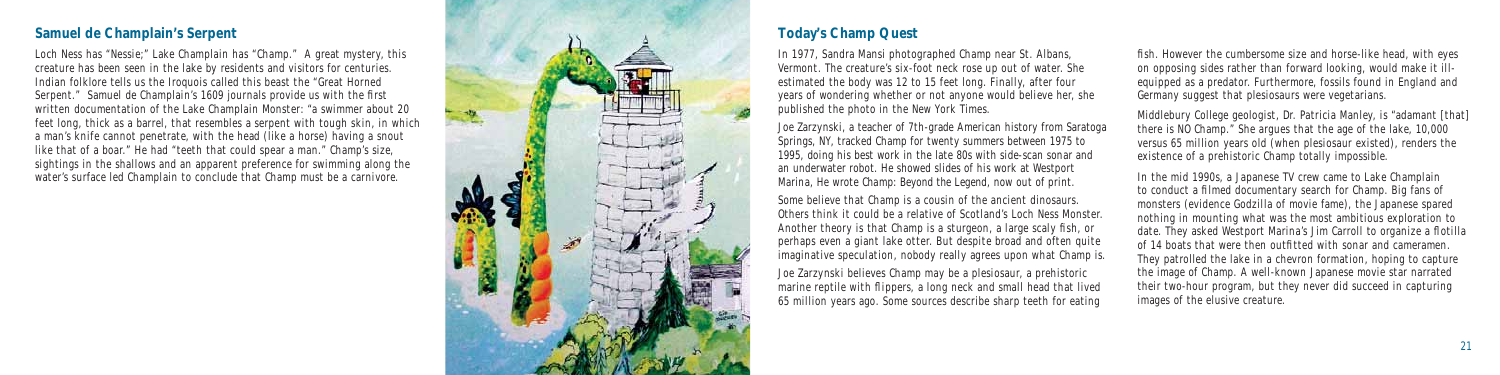#### **Transportation in Transition**

Lake Champlain has been a water highway for more than 10,000 years. The ease of travel on the lake in summer and winter, along with an abundant food supply, made the lake a strategically important transportation corridor for Native Americans, as well as British, French and early American settlers. Log rafts, dugout canoes, warships, steamboats, horse-powered ferries, bateaux, sloops, sailing canal boats, schooners, sail ferries, and steam launches are all part of the lake's history.

Lake Champlain and its shoreline communities, such as Westport, played a significant role in regional transportation until about World War II. In the 1800s, Westport served as the Adirondack region's connection to Lake Champlain, with stagecoach service to Elizabethtown and beyond.

Lake traffic evolved to include excursions for more affluent travelers when trains came to Westport in 1875. The steamboat *Ticonderoga*  used to stop at the Westport docks regularly between 1907 and 1917 on its route up and down the lake, carrying passengers and freight. With the advent of motor travel, the *Ticonderoga* carried automobiles and served as a ferry as well. In 1924, the ferry operation was moved from Westport to Port Kent, dramatically increasing the number of cars it carried. Senior citizens can still recall their excursions on the *Ticonderoga* or her sister ship, *Vermont III*. The *Ticonderoga* continued service on the lake until 1953. The steamship was hauled overland to the Shelburne Museum in Vermont where she has been restored to her 1923 condition.

Families living on sailing canal boats carried news, household staples, and produce around the lake, plus pig iron down the Champlain canal after 1823. The Westport dock served commercial traffic for 100 years. Recreational boating became dominant by the 1930s.

When a family friend was five, she was playing along the shore in Mullen Bay. She ran up to the house and told her mom, "A horse just swam up to me!" Her mom disregarded her comments and sent her back out to play. When the Japanese crew was here, she remembered the incident. Was the "horse" really Champ?

#### **Personal Encounters with Champ**

Over the years, two types of sightings have emerged: a Champ with head and neck, or a Champ with just one or two humps. The humponly version is more likely during cocktail hour. In Mullen Bay (ZZ), south of Westport, frequent Champ sightings have led people to conclude that he may be 20 feet long.

The Carroll family (owners and operators of the Westport Marina since 1982) and friends have had direct experiences with Champ. When Jim Carroll was about 14 years old, he was out water skiing with three friends on a flat calm day. As he looked out of the boat, he saw a large something swimming beside the boat. The boat driver stopped, and he and Jim called to their friend in the water, "Get out! Climb back in the boat!" They hurried back to the dock.

On another occasion Jim and his wife Gigi were returning from Essex slowly by boat on a warm, balmy night, with thin clouds filtering the light from the moon. Halfway along the north shore of Northwest Bay, Gigi pointed ahead at something in the water. Jim spun the wheel to avoid it, thinking it might be a floating log or tree. Surprise! The "log" swam away from the boat. Curious, Jim turned the boat to follow. Just as his 28-foot boat reached the spot where the creature was, it dove under the boat and came up on the other side. Comparing Champ's length to his boat, Jim estimates that the creature is about 20 feet long.

In 1982, the Vermont House of Representatives passed legislation protecting Champ "from any willful act resulting in death, injury, or harassment." The next year the New York State Assembly and Senate passed a bill protecting Champ against death, injury or harassment, and "encouraging report of sighting of such animals."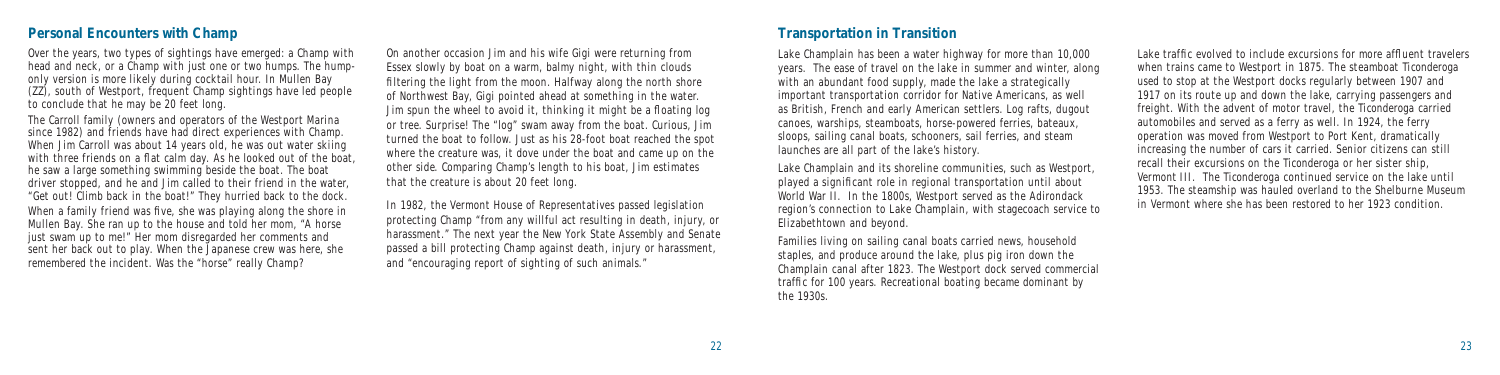#### **Westport Then and Now**

Facing the Westport Marina, the building to the left with matched gable ends (CC) is the former Westport Yacht Club (AA). In its heyday in the 1920s and 30s it was one of the most exclusive yacht clubs in the country due to the presence of the DuPont family. Over the years it served as a private residence and is now a public restaurant.

The beautiful park on the hillside between the Yacht Club and the Westport Marina is Ballard Park, once the grounds of the prestigious Westport Inn, a resort rivaling the Basin Harbor Club. A boathouse sat between the marina and the swimming beach; its dock is still used for tenders to anchored boats as well as sunbathers. The Ballard Park Pavilion (BB), where concerts and theatre performances are held during the summer months, was designed to recall the architecture of the earlier Westport Inn boathouse.

Crowned by the beautiful Adirondack Mountains, the lakeside village of Westport, formerly named Bessboro after Elizabeth, daughter of founder William Gilliland, was developed on a land grant from the King George III of England. Had Gilliland sided with the colonists during the Revolution, the town might still retain the name. The French called Westport Baies des Rocher Fendus or Bay of the Split Rocks because it was the first big bay the French would have approached after passing Split Rock. On the other hand, the English, sailing from their stronghold in Crown Point, called this town Northwest Bay (DD). In 1815, the name Westport was adopted reflecting the importance of the lake to its residents. Westport, where Lake Champlain meets the Adirondack Mountains, was once a connection for steamers to stagecoaches, and now, from pleasure craft to Amtrak, or from rental car to the bus or an airport.



*(AA) Westport Yacht Club: (AA) Le Bistro du Lac, Westport Marina with Lois McClure boat replica*

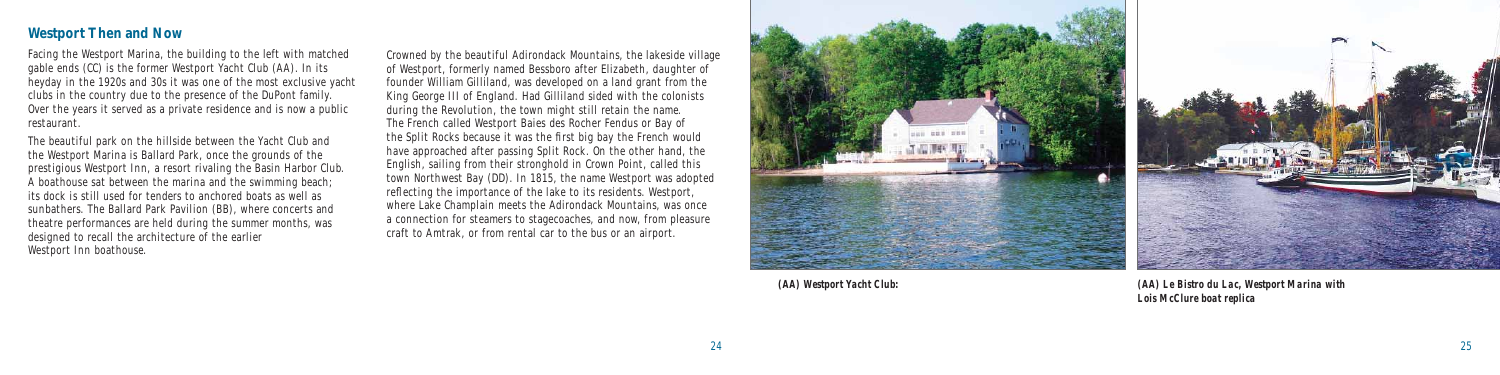Gosson, for photography cruises, George Davis for eithing, convinal westpook, Champlain Valley Heritage Metwork<br> *We Wirginia Westbook, Champlain Nalley Heritage Metwork*<br> *We Lake Champlain Basin Program, for eilting and* Dee Carrol<br>consultati<br>and many<br>Morris Gle:<br>Coseon fo *Ticonderoga: Lake Champlain SteamboatWalking Tour*, published by the Westport Chamber of Commerce; Museum and Director of the Marine Research Institute, and to to Arthur Cohn, founder of the Lake Champlain Maritime  $\mathbb{B}^0$ the Lake Champlain Basin Program, for editing and technical to Virginia Westbrook, Champlain Valley Heritage Network Morris Glenn and Bruce Phillips. Thank you to Captain Bob Щ *The Narrows, an Interpr Bessboro* by Caroline Halstead Royce, published in 1902. Historical Society, illustrated by Sid Couchey of Essex; *Lake Champlain Lighthouses* for their technical consultation. Additional sources consulted: geologist, Dr. Patricia Manley, of Vermont's Middlebury College, (Boquet River Association) for technical advice. Thank you advice, and to Cordelia Sand, Executive Director of BRASS cosson, for phot<br>Gosson, for phot<br>to Virginia Westl<br>Coordinator for v Brangan, Cultural Heritage and Recreation Coordinator for Coordinator for writing the introduction and editing; to Jim Gosson, for photography cruises, George Davis for editing, and many others with local knowledge, including historian consultation with Bob Carroll, Captains Jim and Larry Carroll Dee Carroll, Lane Carroll, and Captain Heather Cameron, in Narr sultati lemn  $_{\rm{orb}}$  $\Xi$  $\overline{ }$ canne construte<br>with Bob Ca<br>hers with loo<br>and Bruce P<br>istrements: with Ê d Bruce Phill<br>tography cru<br>brook, Cham<br>writing the i Inte<br>e Car<br>. l Bruce Phillips.<br>ography cruises, Ξ c *etive Guide for Boaters* was written by FE. ë  $\sum_{\mathbf{M}\in\mathbf{M}}$ ⊺Ē. , published by the Clinton County Guide l Captain Heather Cameron, in .<br>1, Captains Jim and Larry Carrol<br>cnowledge, including historian<br>ips. Thank you to Captain Bob for  $B$ <sub>0</sub> you , by Richard R. Strum; aters aptain:<br>aptain: ritten  $\tilde{e}$  $\mathbf{S}$ 

Community Fund<br>Champlain Basin 1<br>Welling Sasin 1 that also provided design services. thal New England Interstate Water Pollution Control Commission, Champlain Basin Program: EPA Grant X7-971055501-0 of the Community Fund of Westport, Newman E. Wait III, the Lake Production costs were underwritten in part by The Honey Bee roduction England Inter<br>: also provided land Interst:<br>• provided de<br>• edits: Front  $costs$  ${\rm Fund}$ s were underwri<br>d of Westport, 1<br>1 Program: EPA<br>terstate Water F **qe** rigis e underwritten in p.<br>Westport, Newman E<br>gram: EPA Grant X7-<br>ite Water Pollution (  $\mathbf{v}$ Mice  $\frac{1}{1}$  E. V  $\Omega$  $-1035301$ loutrol  $\leq$ t by The<br>Wait III,  $\overline{a}$  $\ddot{\circ}$ e Honey Be<br>, the Lake<br>)11-0 of the<br>pmmission,

Photo<br>12: Jo Water Pollution Control Commission. photos: Dee Carroll. Publication layout: New England Interstate Photo credits: Front cover photo: Robert Lyons; photo on page 12: John Gereau; Champ illustration: Sid Couchey; all other otos: Dee Carroll. Pul<br>ter Pollution Control oto credits:<br>John Gerea<br>otos: Dee Ca ine : Front c<br>au; Cha<br>au; Cha  $\overline{e}$ COVer 틤 Commission er photo: Rob<br>o illustration:<br>lication lavou atio : Robert Lyons;<br>ion: Sid Coucher<br>layout: New Eng<sup>1</sup> ons; photo on page<br>uchey; all other<br>/ England Interstate

# **Acknowledgements** Acknowledgements